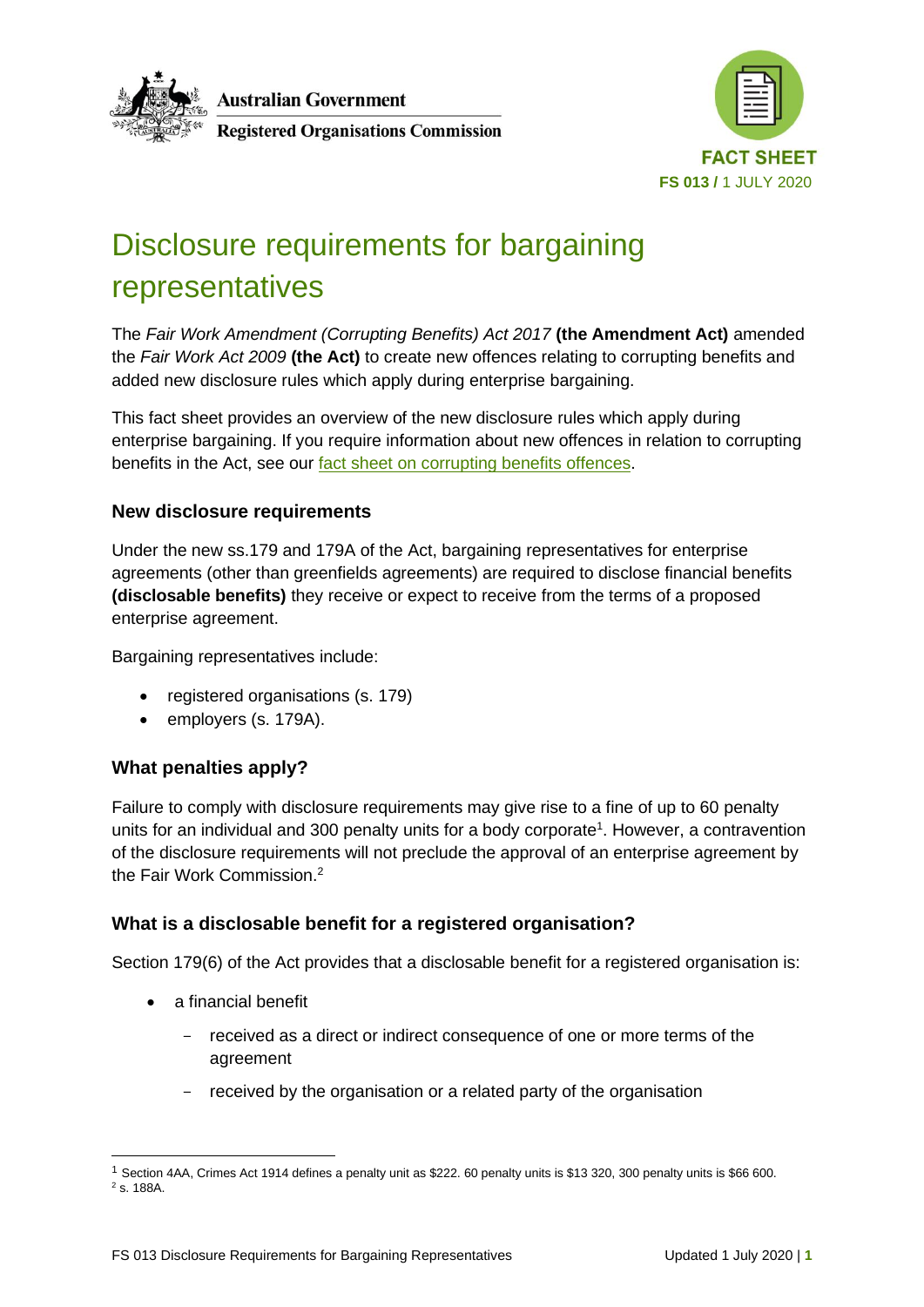

- but does not include a financial benefit that is:
	- payable to an individual as an employee covered by the agreement, or
	- payment of a membership fee for membership of the organisation.

### **What is a disclosable benefit for an employer?**

Under section 179A(4) of the Act , a disclosable benefit for an employer covered by the proposed agreement is:

- a financial benefit
	- received as a direct or indirect consequence of one or more terms of the agreement
	- received by the employer or an associated entity of the employer
- but does not include a financial benefit that is received in the ordinary course of the employer's business.

# **Disclosure document**

Registered organisations and employers covered by a proposed agreement with a disclosable benefit must prepare a disclosure document in the prescribed form.<sup>3</sup> A copy of the disclosure document form can be accessed from [the Federal Register of Legislation.](https://www.legislation.gov.au/Series/F2009L02356)

The disclosure document must:

- itemise the beneficial terms of the proposed agreement
- describe the nature and, as far as reasonably practicable, the amount of the benefit or the basis on which the benefit is or will be determined
- state the name of each beneficiary
- state the name of the person who will or can reasonably be expected to provide the benefit.<sup>4</sup>

The organisation and employer must not knowingly or recklessly make a false or misleading representation in a disclosure document.<sup>5</sup>

#### **When and to whom must an organisation's disclosure document be provided?**

A registered organisation must take all reasonable steps to ensure that a disclosure document is delivered to each employer covered by the agreement no later than the end of the fourth day of the access period.<sup>6</sup>

 $5$  ss. 179(5) & 180(4C).

<sup>3</sup> ss. 179(1) & 179A(1), Schedule 2.1A, *Fair Work Regulations 2009*

 $4$  ss. 179(4) & 179A(3), r. 2.06AA(1)(a) & (2)(a).

 $6$  s. 179(3).